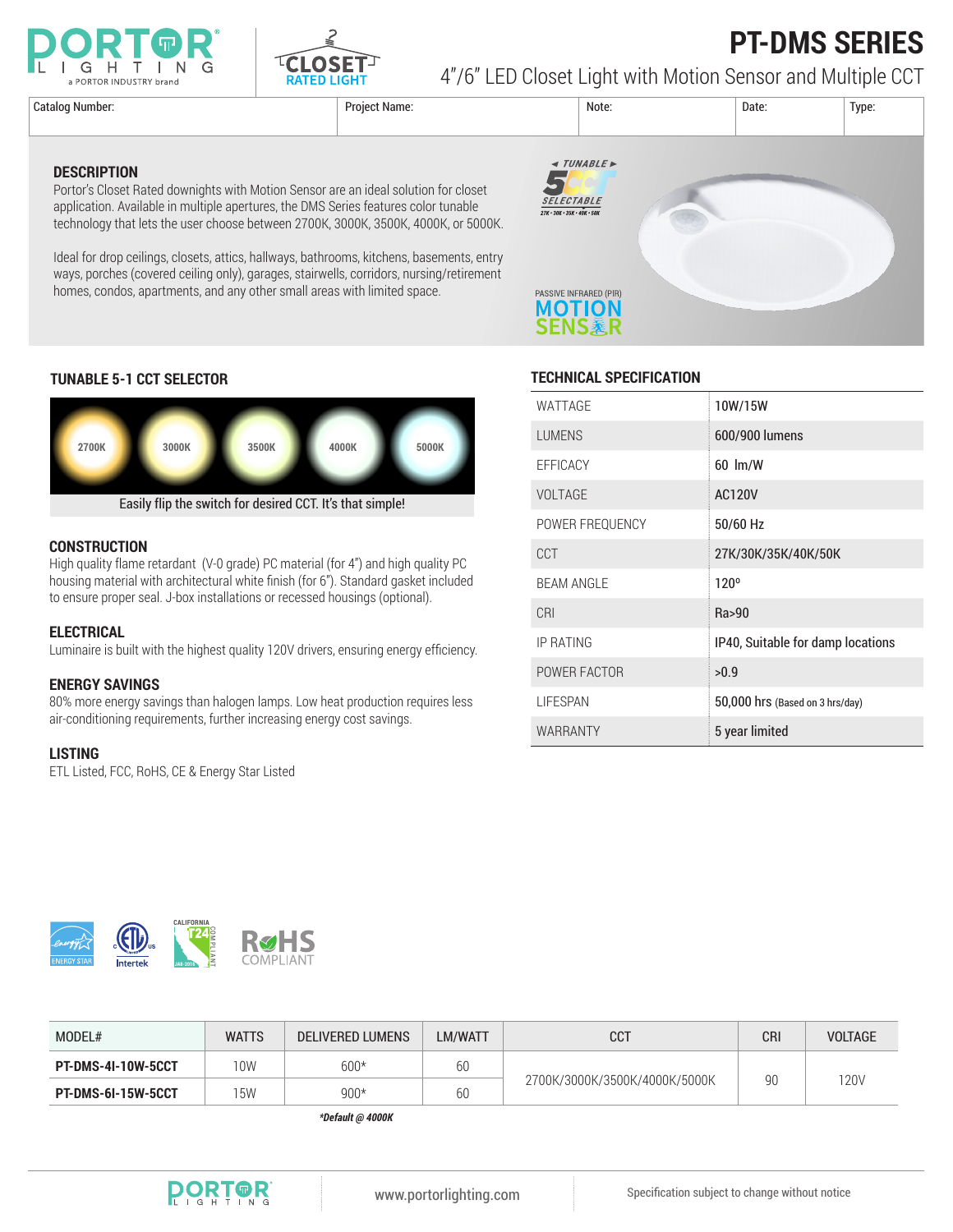



## **PT-DMS SERIES**

4"/6" LED Closet Light with Motion Sensor and Multiple CCT



### **PIR MOTION SENSOR**

Turn on when detecting movement, not only in dark, but also daytime. Turn off after 30 seconds (customized is also

#### **DIMENSION**



| MODEL#                    |        |        |  |
|---------------------------|--------|--------|--|
| PT-DMS-4I-10W-5CCT        | 6.875" |        |  |
| <b>PT-DMS-6I-15W-5CCT</b> | 8″     | 1.375" |  |

• Fits most J-box and recessed housings (optional)

• Sealing gasket standard

#### **MOUNTING OPTION**

The junction boxes listed below are meant to be a reference list only. Junction box sizes may vary. It is the responsibility of the individual performing the installation to confirm that the fixture can properly and safely work with any junction box.









3-1/2" octagon/steel box 4" octagon/steel box 3-1/2" round/plastic box 4" round/plastic box



4" round/plastic box with bar hanger assembly

**(For through circuit wiring applications, recommended j-box size is 2-1/8" deep)**

**PORTOR**